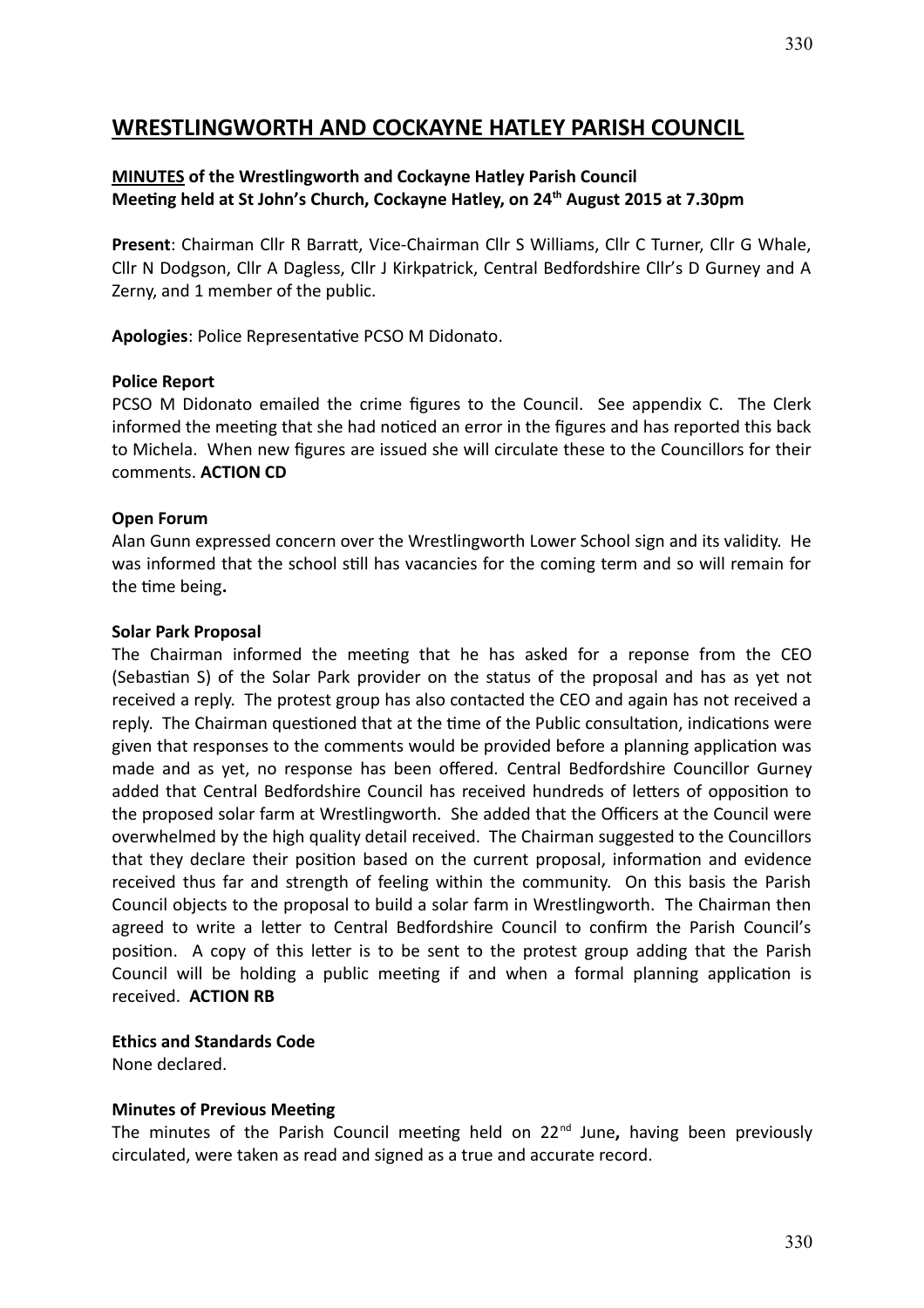#### **Matters arising & Chairman's report**

Cllr Dodgson informed the meeting that he had discussed the Theatre group grant request with the Goodwill Committee and that there was no interest taken. He also said that he had spoken with Dave at the Chequers Pub to reconfirm the guidelines on the use of the amenity field. The Clerk said that she would chase the request for a new street light on High Street, Wrestlingworth. **ACTION CD**

Chairman's Report -24<sup>th</sup> August 2015 Since we last met I have:-

- 1) Cleared gravel washed from Church Lane during a downpour that covered the High Street as it was dangerous for traffic, particularly motorbikes and cycles.
- 2) Following concerns raised by a resident, I visited the Home Farm site to clarify with the developer how the asbestos covering the grain store was to be removed. Received assurances that it would be removed properly.
- 3) Dealt with a residents complaint about smoke from a local bonfire and the request for the Parish Council to take action on this. Clarified that there are no formal restrictions and action will only be taken by Central Beds if the behaviour is considered 'unreasonable'
- 4) Visited the crossroads with a resident to review the degree of grass cutting currently undertaken by Central Beds and confirms that the scrub area needs to be reduced to conform with the agreed 'line of sight' regulations. Further meeting with Central Beds Officer responsible arranged for early September to progress.
- 5) Arranged for a missing chevon from the plantation bends on the Wrestlingworth to Potton road to be replaced.
- 6) Cleared the gully at the bottom of Butchers Lane and reinstated the drainage channel by the notice board after this was filled in by the contractors who replaced the railings.
- 7) Met with a tree surgeon to discuss the options regarding the Horse Chestnut tree in St Peters churchyard, which has a considerable amount of deadwood and recently shed one of the dead branches into the neighbouring garden. Requested the Central Beds Tree Officer to inspect site and ratify the proposal to just remove the deadwood, rather than fell the complete tree.
- 8) Cleared a fallen tree that was blocking the Green Lane footpath.
- 9) Emailed the CEO of UK Solar Provider group requesting an update on the proposal they sought consultation on.

#### **Portfolios**

Highways – Cllr Dodgson informed the meeting that he has received a Guidance and Registration Pack for the Speedwatch Survey. Two volunteers are required to do the survey and they will be supplied with equipment (reflective jackets, speed-gun, speed indicators, etc) by the Police. If a driver is caught speeding 3 times then the Police may take action. The Chairman said that he would check his emails for volunteer offers for Speedwatch. Regarding the installation of a new bus shelter, Cllr Dodgson said that following enquiries made to residents there was little interest from the parish in this issue. This was confirmed by Cllr Williams who said that no comments on this had been received in regard to the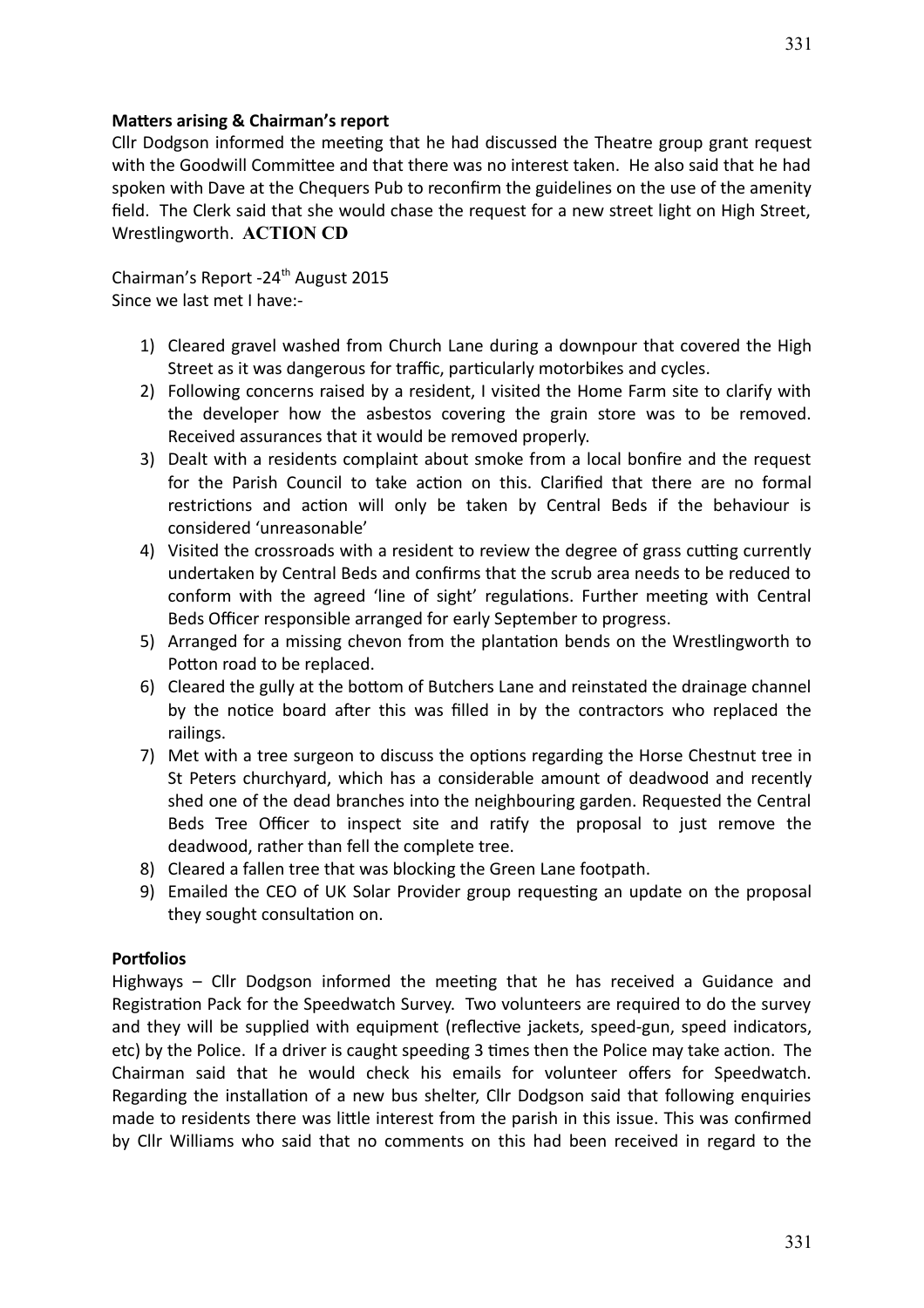Neighbourhood Plan consultations to date. It was agreed that no further action would be taken on this matter. **ACTION RB**

Play Equipment – Cllr Kirkpatrick gave an update on the progress on replacing/adding to equipment at the Children's play area in Wrestlingworth.

**Groundwork:** Whilst only one formal written quote had been received for fencing and groundwork, from Martin Davenport at Countrywide it was recommend we accept this and allow work to start in September, which is agreeable by Countrywide. Clive Bird has tried to chase down a further written quote from a previously interested supplier, but that has not been successful. No further quotes have been sought or are forthcoming.

It had previously been reported that Countryside had carried out work on behalf of the Sandye Place Academy which had been to a good standard. The Councillors then agreed that Countrywide would be asked to carry out the work for fencing and groundwork after the school holidays had ended. Cllr Kirkpatrick was asked to keep the Lower School informed as they required access across the site. **ACTION JK**

 **Moles:** Moles are back and traps had been ordered and delivered, ready to pass on to Kevin Millard who has 'volunteered' to undertake this work.

**New Equipment-** Playdale have quoted in detail on an item by item basis, including installation, albeit that it covers items we may not want and cannot afford. Proludic quote is on an 'item' basis, but installation and delivery needs to be broken down on the same basis to enable comparison with Playdale.

Cllr Kirkpatrick will be meeting with Peter Faulkner of Sutcliffe Play to discuss their quotation for the items we are proposing. It was further reported that a survey had been carried out amongst the school children (through the School) and identified the following as the main attractions the children were hoping for:

- 1) Aerial Zipway
- 2) Goal with Backing and side boards with various play features
- 3) Cantilevered/Group swing type play item

#### **Summary**

It was noted that once we have three quotes in hand we can look at grants/schedule 106 requests to help with new equipment though it may be unlikely that we will be able to afford more than one item this year. It was agreed that we proceed with the groundwork and put grants etc towards new equipment.

Parish Website/Broadband – Cllr Whale informed the meeting that broadband in Wrestlingworth was still due in October. It was also agreed to remove the weekly services bulletin from the website given that he had now been informed that each bulletin would need redacting to remove names and addresses. **ACTION GW**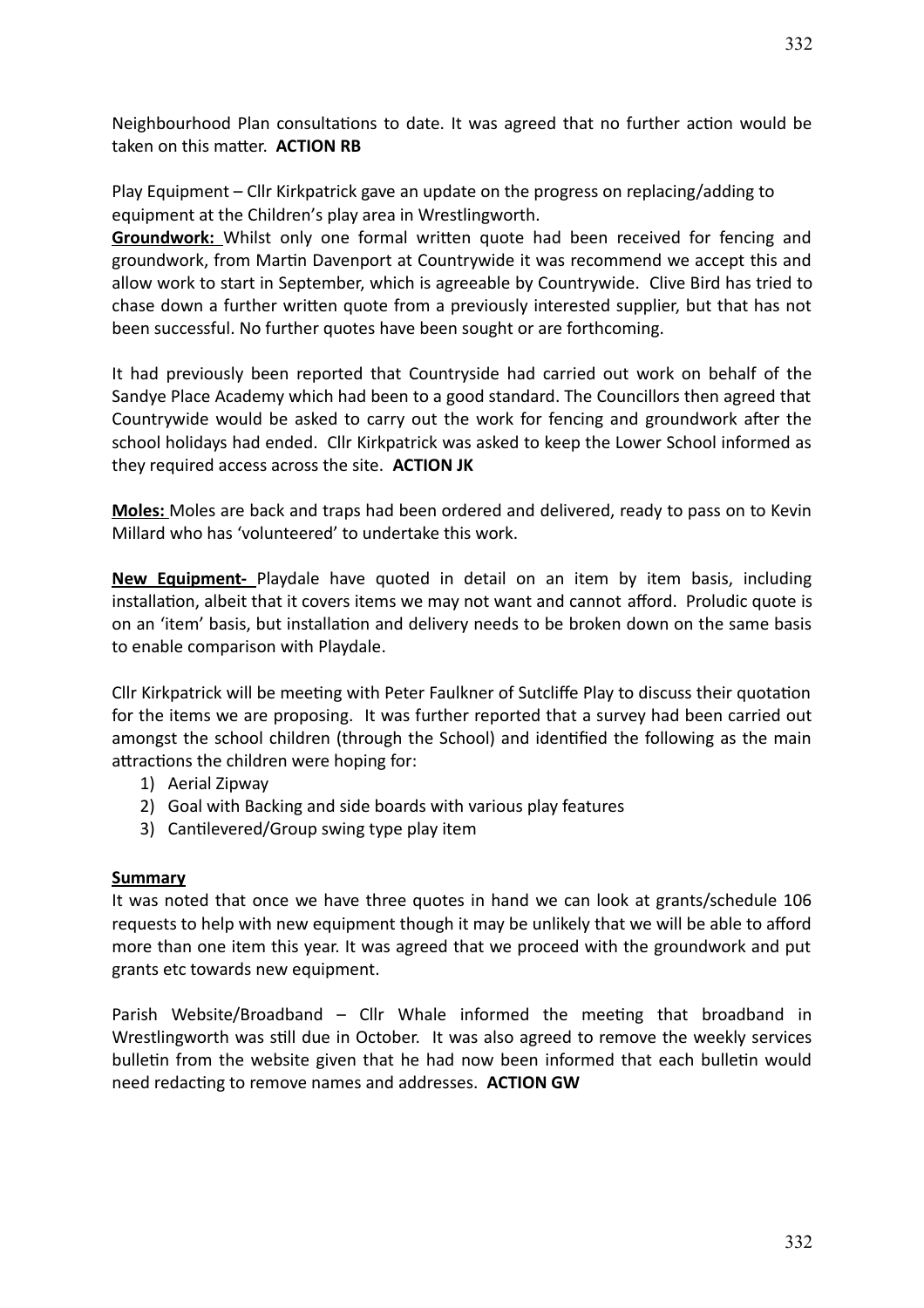## **Clerk's report**

- Forwarded relevant emails to Parish Councillors and updated noticeboards
- Completed minutes, agenda, budget and financial statement for August's meeting
- Reconcilled bank statement with cheques written and transferred £6K to cover today's cheques
- Forwarded planning applications to Planning Committee
- Sent email to Mr Fraser regarding attendance of 2 Cllr's at workshop
- $\bullet$  Attended Neighbourhood Planning meeting 11<sup>th</sup> August
- Attended Management meeting
- Emailed grass cutting contractor with details are areas to be cut at St John's Church
- Sent letter to Dave at Chequers Pub regarding amenity field useage
- Emailed Olly Martins requesting his attendance at next Parish Council meeting in September
- Reported faulty light W2 to Terry Seymour for his attention

## **Neighbourhood Development Plan- Steering group report**

Cllr Williams reported on progress:- The Steering Group has met twice since the last Parish Council Meeting.

A draft vision and objectives statement for the Neighbourhood Plan, drawing on responses to the questionnaire, have been agreed (see below P.334).

The following policy topics have been agreed as a starting point:

- Economy small business (discussed at our last meeting)
- Housing affordable, open market
- Natural environment with reference to the GI Plan when completed
- Protection and enhancement of community assets

Topics from the questionnaire which do not lend themselves to policies will be included in an appendix "for non- land use guidance":

- Public transport
- Road safety measures volume and speed of traffic
- Broadband
- Mobile signal

Focus groups will be set up to comment on draft policies as they emerge.

Elizabeth Wilson has produced a first draft of the Evidence Base Report and Steering Group members are currently working on feed- back. The Parish Plan, which runs until 2016, formed the basis for questionnaire topics; it was therefore agreed that the document should be reviewed, both for the benefit of the Neighbourhood Plan and to inform the Parish Council. This has been done and is an agenda item for today's meeting.

Useful support is being given by Sian Farrier of CBC who has met with Elizabeth Wilson recently. We need to produce a Basic Conditions Statement, showing that the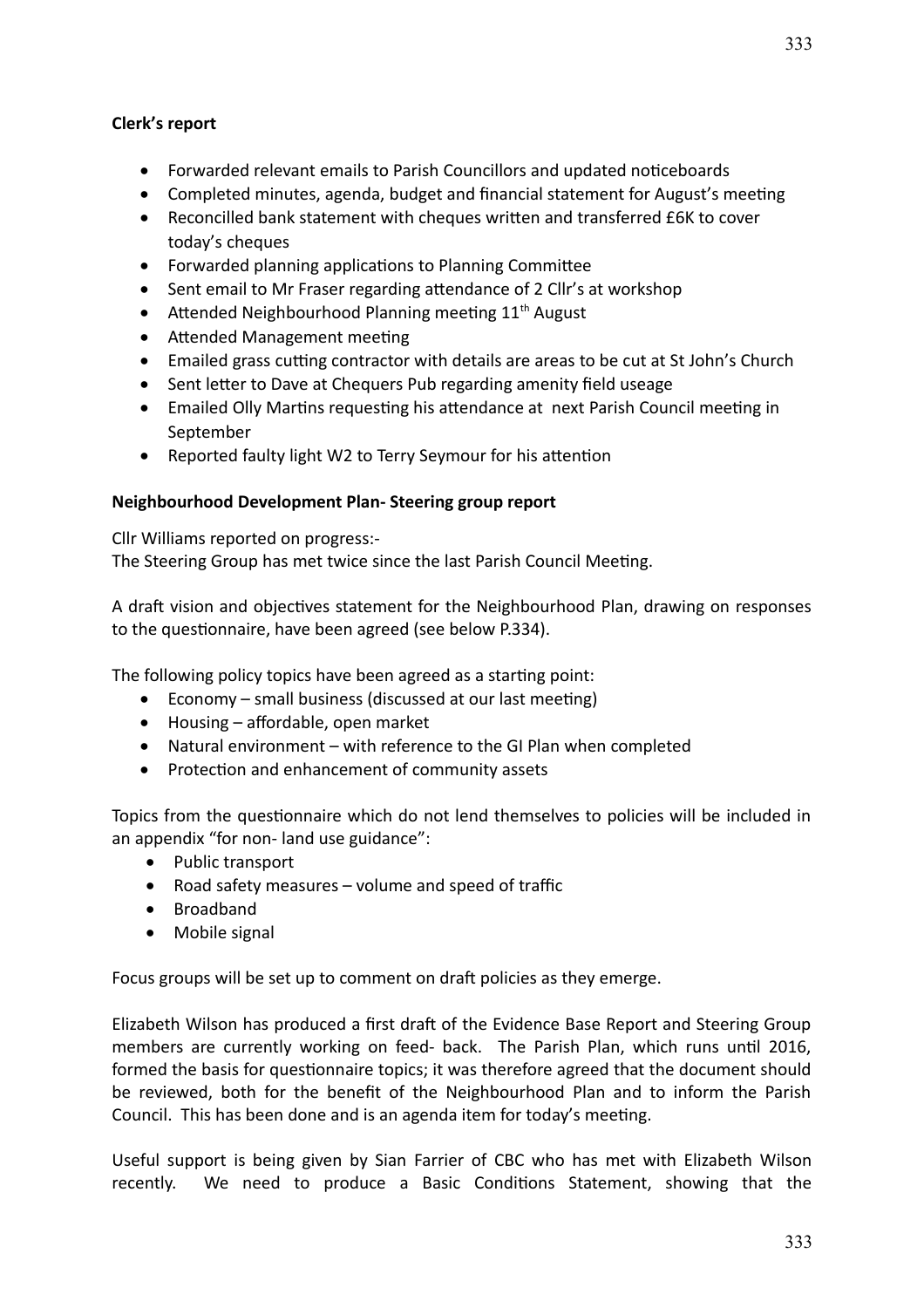Neighbourhood Plan complies with national and local planning policy. This is complicated by the fact that the Development Strategy published by CBC was rejected at the inspection stage and is currently the subject of a judicial review. This means that we will need to refer to several older documents which currently form the Local Development Framework for the district. This work has begun.

In view of the volume of work that needs to be done it has been agreed that we will look to recruiting another member able to take an active part in examining policies, report writing and policy drafting.

The steering group will meet again on  $2^{nd}$  September when housing will be discussed.

### **Draft Vision**

Our vision for the parish of Wrestlingworth and Cockayne Hatley is for it to be a pleasant, tranquil and hospitable place to live and thrive, with a sense of community and where people support one another. Over the Plan period it will retain its distinctive rural character, with emphasis on protecting the quality of its built settlements, its surrounding landscape quality and enhancing its green spaces whilst encouraging the growth of social, community and home-based working.

#### **Draft Objectives**

- To protect the rural character of the Parish, conserving and enhancing the attractiveness of the countryside and landscape.
- To recognise and protect the distinctive identity of each community within the Parish.
- To support and encourage a range of social, leisure and community activities, including safeguarding community assets/facilities.
- To ensure that any housing development meets our wider objectives and allows for a small number of affordable homes to meet identified housing need.
- To protect existing green spaces in the Parish and encourage the provision of more green spaces.
- To improve the connectivity within the Parish and to other local places through the provision of footpaths, cycleways and bus services and the development of better mobile and broadband services.
- To safeguard the character and integrity of the built settlements of Wrestlingworth and Cockayne Hatley including open spaces and green areas.
- To support proposals for reducing the speed and volume of traffic through each village.
- To preserve the special historic character of the Parish, including its heritage.

The Chairman asked Cllr Williams to pass on the Parish Council's sincere thanks to Elizabeth Wilson for all her hard work on the Neighbourhood Plan. **ACTION SW**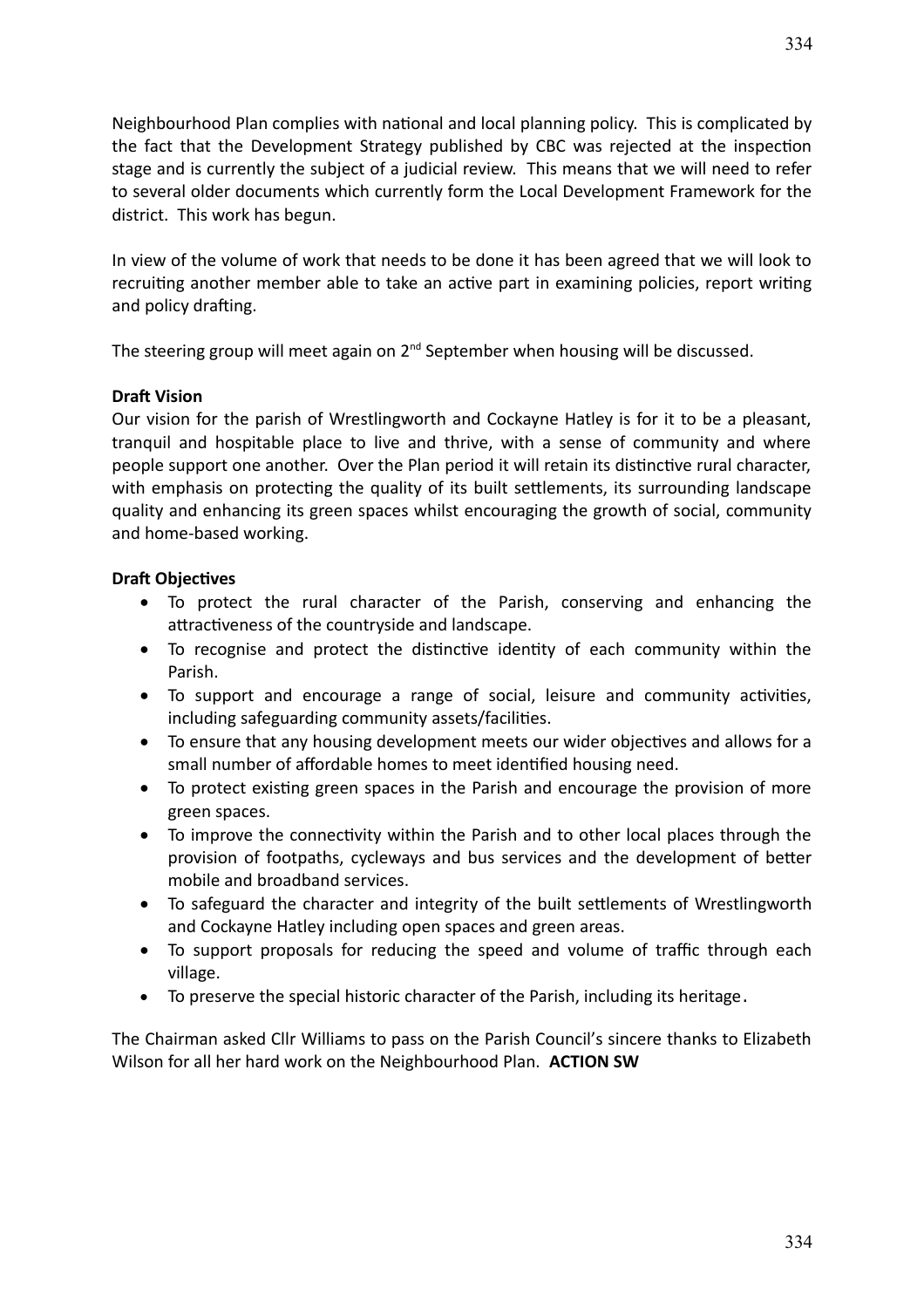The Parish Plan document circulated by Councillor Williams was discussed. The Plan formally ends in March 2016 and this was a preliminary review. It was noted that most matters had been actioned are superseded by events. Two matters were specifically discussed. In relation to **Proposal 4 –** To explore requirements for networking among the self-employed and people who work at home, although outstanding was deemed unnecessary now following initial discussions with such workers. **Proposal 5 -** Improve road conditions by identifying problems and passing details to CBC Highways. Make sure residents know how to report problems. It was noted that parish residents are informing CBC Highways of issues either by email or by using the CBC website.

#### **Planning**

Section 106 monies from the Home Farm Development was discussed. Cllr Turner informed the meeting that the amount of 106 money available to the parish would be approximately £100,000. The 106 allocation Team within the Planning Group at Central Bedfordshire Council would contact the Parish Council to inform us of the exact amount, when this would be available and what for near to the end of the development. The Chairman said that he would keep in contact with Siobhan Vincent at CBC to discuss 106 funds available to the parish and to try to influence what uses would be permitted. Central Bedfordshire Councillors Zerny and Gurney said that they would keep an eye on 106 allocation funds for this development. Councillor Zerny pointed out that there was a link from his newletter to the outstanding 106 monies available from earlier developments.

Due to the location of the Home Farm Development, the speed limit from the development up to the crossroads was discussed and agreed that a 30 mph speed limit for this whole section would be appropriate.

See appendix B – details on current planning applications received to include reducing 4 trees in the school yard area. Cllr Whale to provide details of current status of planning applications to clerk for inclusion in minutes. **ACTION GW**

#### **Finance**

Payments Approved - See appendix A. Section 137 and 19 grant allocations were discussed. Section 19 of the 1976 Miscellaneous Provisions Act grants are for Public buildings (ie the Memorial Hall) and Section 137 of the Local Government Act 1972 enables local councils to spend a limited amount of money (number of electorate x £7.36) for purposes for which they have no other specific statutory expenditure. The financial statement and budget were then discussed. see Appendix D & E.

It was noted that the cost of hiring a skip in future will increase and therefore needs including in the 2016 budget.

**Equality Issues** No issues to report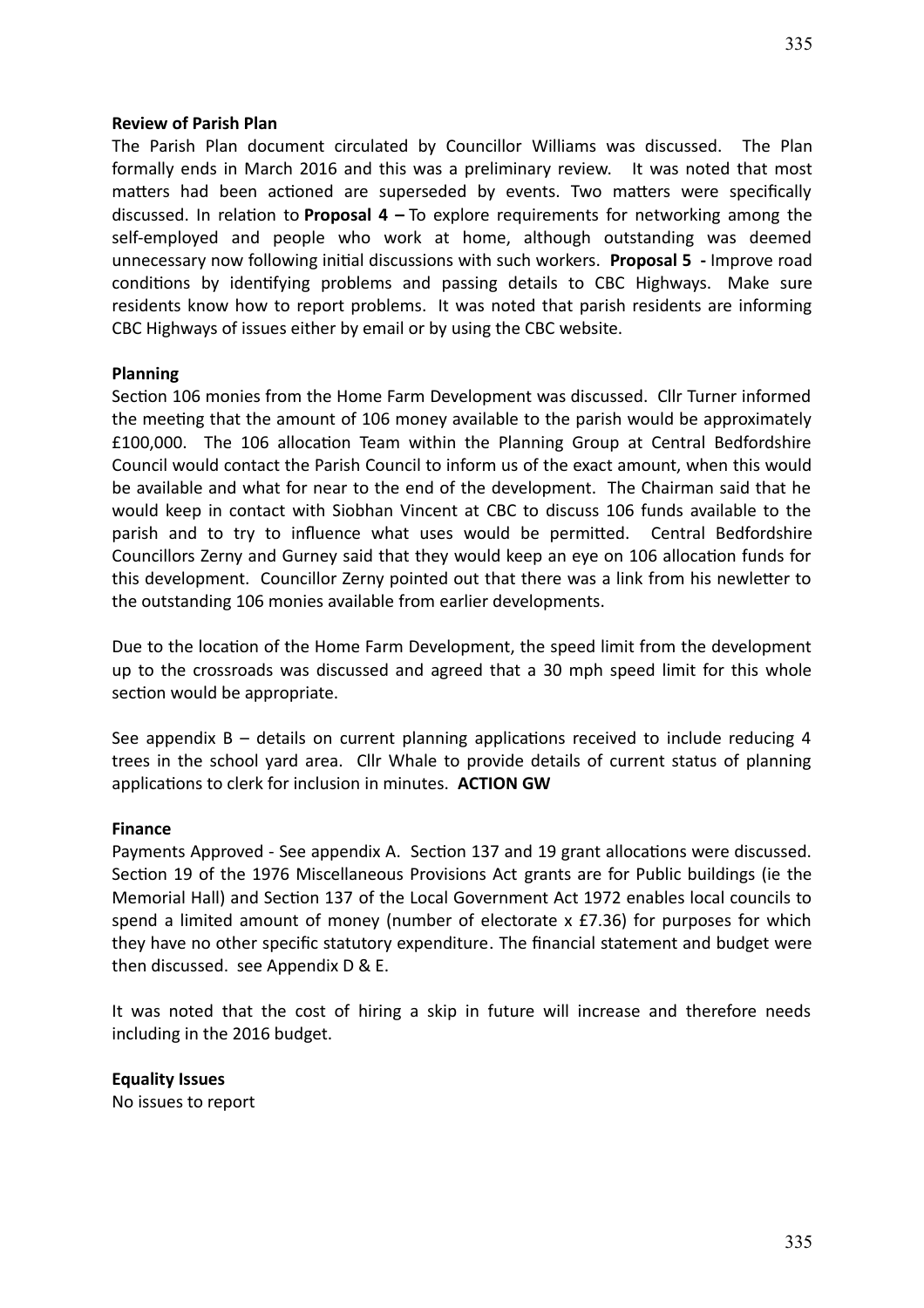## **Correspondence**

- Magazines and journals passed on to Councillors.
- Grant request from St John's Church, Cockayne Hatley. A request for £2,000 has been received to ensure important repairs can be carried out to the Church. All Councillors other than Cllr Dodgson agreed that this was a reasonable request and that they would issue the grant for £2,000. This would be paid in 2 halves - £1,000 at the next meeting in October and £1,000 at the meeting in May 2016. **ACTION CD**

## **Parish Facilities**

 Troughs in High Street, Wrestlingworth – no formal request has been received for this and Councillors agreed that they would not support the idea due to maintenance issues

**Date of Next Meeting** – 5<sup>th</sup> October 2015 (Clerk to ask for availability for Memorial Hall and then re-arrange Olly Martin's visit) **ACTION CD**

There being no further business, the meeting closed at 9.20pm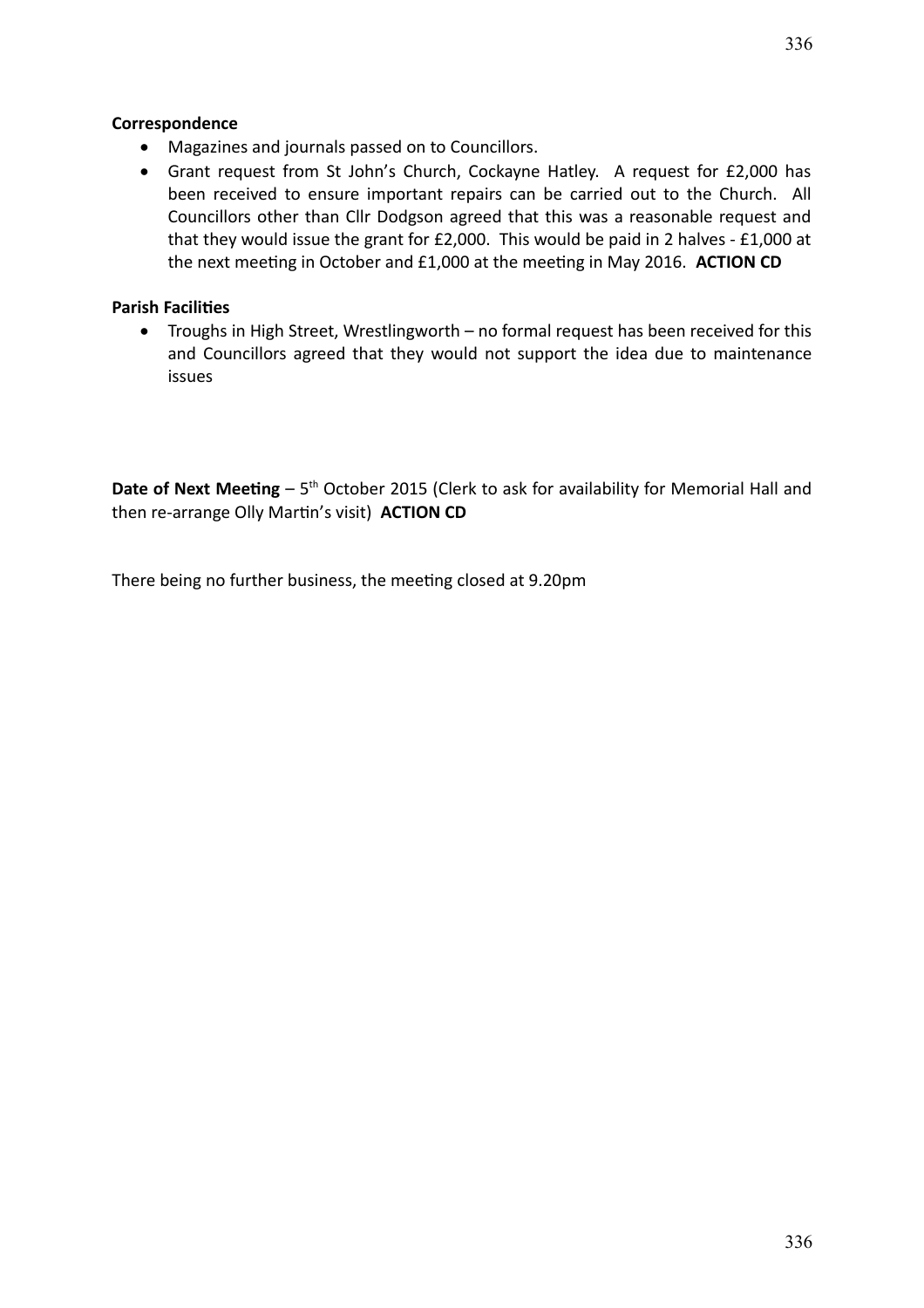# **Appendix A**

# **Financial Report – August 2015**

The following accounts are to be paid and I need to request the council's endorsement.

| July & August | E-on Electricity supply D/Debit                                                      |        | 230.46       |
|---------------|--------------------------------------------------------------------------------------|--------|--------------|
| July          | Clerk's Salary D/Debit                                                               |        | 352.17       |
| July & August | D J Granger - Grass cutting Contractors                                              |        | 2,552.4<br>0 |
| July          | Brown & Ralph - War Memorial Restoration                                             |        | 510.00       |
| June & July   | <b>Memorial Hall Hire</b>                                                            |        | 44.00        |
| June          | Terry C Seymour - electrical maintenance                                             |        | 214.50       |
| May           | Alan Walden - Internal Auditor                                                       |        | 100.00       |
| July          | BATPC - New Councillor induction training                                            |        | 20.00        |
| June          | HMRC - VAT refund                                                                    | 494.86 |              |
| August        | C Dear - Salary Neighbourhood Plan Minute<br>taking 11 August 2015 (3 hours @ £8.83) |        | 26.49        |
| August        | <b>Wrestlingworth Memorial Hall Grant</b>                                            |        | 1,635.0      |
| August        | The Marais Ensemble Grant                                                            |        | 100.00       |
| August        | The Village Link Grant                                                               |        | 150.00       |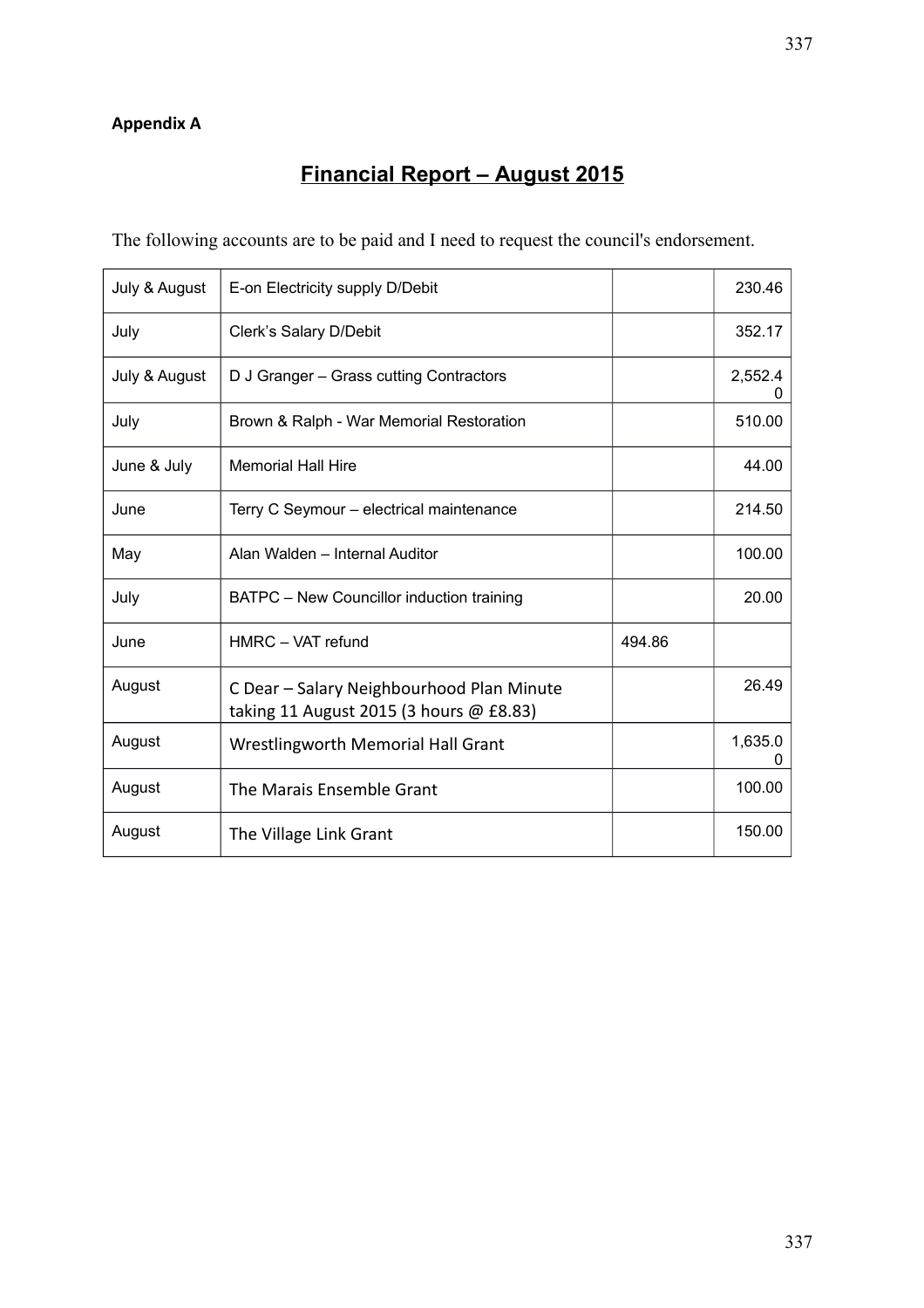| <b>Wrestlingworth and Cockayne Hatley Parish Council</b> |             |             |                                                                                                                                                                                                                                                                                                               |                   | Planning<br><b>Applications</b><br>2014-2015 |
|----------------------------------------------------------|-------------|-------------|---------------------------------------------------------------------------------------------------------------------------------------------------------------------------------------------------------------------------------------------------------------------------------------------------------------|-------------------|----------------------------------------------|
| File<br>no                                               | CRC No      | TYP<br>E    | <b>Application</b>                                                                                                                                                                                                                                                                                            | Respon<br>se date | <b>Decision</b><br>W&CHP<br>C                |
|                                                          | CB/15/01129 | <b>FULL</b> | Cockayne Hatley Hall, Village Road, Cockayne Hatley,<br>Sandy, SG19 2EA.<br>Erection of a three bay car port and workshop/mower store                                                                                                                                                                         |                   |                                              |
|                                                          | CB/15/01760 | <b>FULL</b> | Church of St John the Baptist, Hatley Road, Cockayne<br>HatleyStorage shed, painted steel with internal wooden floor.                                                                                                                                                                                         |                   |                                              |
|                                                          | CB/15/00186 | TCA         | 3 Church Lane, Wrestlingworth, Sandy, SG19 2EU<br>Works to trees within a Conservation Area: Fell two Ash<br>trees located on the northern garden boundary adjacent to the<br>property named Keston, Church Path, Church Lane. The<br>trees are numbered T1 & T6 on the map provided.                         |                   |                                              |
|                                                          | CB/15/00191 | <b>TCA</b>  | Tempsford House 1 Potton Road, Wrestlingworth, Sandy,<br><b>SG19 2EY</b><br>Works to a tree within a Conservation Area: Prune one Yew<br>tree overhanging the roof of the cellar of the Chequers Public<br>House                                                                                              |                   |                                              |
|                                                          | CB/15/00310 | <b>TCA</b>  | Wrestlingworth Lower School, Church Lane,<br>Wrestlingworth, Sandy, SG19 2EU<br>Works to Trees within a Conservation Area: Prune 1 Oak, 1<br>Maple, 1 Whitebeam & 1 Cherry tree. The trees are located<br>adjacent to Church Lane to the front of the school building<br>/car park opposite 12 Church Lane.   |                   | Agreed with<br>reservations                  |
|                                                          | CB/15/00322 | <b>TCA</b>  | Walnut Cottage, 14 Church Lane, Wrestlingworth, Sandy,<br><b>SG19 2EU</b><br>Notification of works to trees in a Conservation Area: Prune<br>2 No. Walnut trees listed as T1 & T17 on the map provided.<br>T1 is located close to No. 12 Church Lane, T17 is located at<br>the south eastern garden boundary. |                   | Agreed                                       |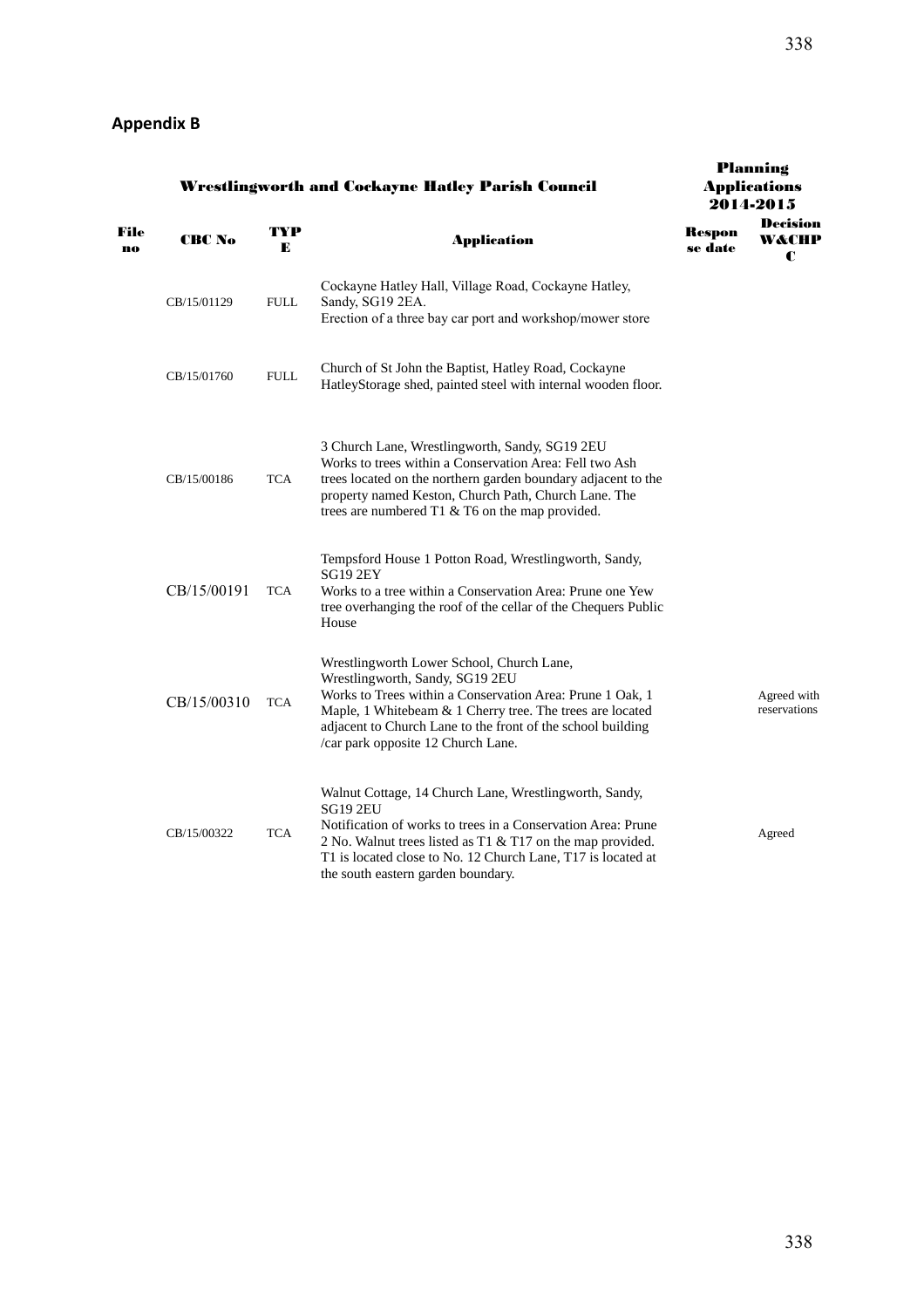# **Appendix C**

**Crime Type Breakdown in last 12 months**

| <b>Financial Year</b>             |                |               |   |                          |          |          |          |          |               |          |                | Apr May Jun Jul Aug Sep Oct Nov Dec Jan Feb Mar Total Avg |         |
|-----------------------------------|----------------|---------------|---|--------------------------|----------|----------|----------|----------|---------------|----------|----------------|-----------------------------------------------------------|---------|
| Current Financial Year: 2015/2016 | 2              |               |   | 0                        |          |          |          |          |               |          |                | 4                                                         | 1.00    |
| Financial Year: 2014/2015         | 6              | 2             |   |                          | $\Omega$ | $\Omega$ |          |          |               |          | $\overline{2}$ | 17                                                        | 1.42    |
| Financial Year: 2013/2014         |                | ኀ             | ר | ว                        | ว        | 0        |          | 0        | 0             | $\Omega$ | 0              | 11                                                        | 0.92    |
| Financial Year: 2012/2013         |                | $\Omega$      |   | $\overline{\phantom{a}}$ | $\Omega$ |          | $\Omega$ |          | $\Omega$      | 3        | $\overline{2}$ | 11                                                        | 0.92    |
| Financial Year: 2011/2012         | 3              |               | 2 | 3                        | 3        | 2        | 4        | 4        | 4             | 2        | $\Omega$       | 30                                                        | 2.50    |
| Financial Year: 2010/2011         | $\overline{2}$ | 3             | 3 | $\overline{\phantom{a}}$ | $\Omega$ | 3        |          | $\Omega$ | $\Omega$      |          | 1              | 17                                                        | 1.42    |
| Financial Year: 2009/2010         | 3              | 0             | 2 |                          |          | า        |          | 5        | ำ             | 6        | $\Omega$       | 24                                                        | 2.00    |
| Financial Year: 2008/2009         | $\overline{2}$ | $\mathcal{P}$ |   |                          |          | 2        | 3        |          |               | $\Omega$ | 1              | 15                                                        | 1.25    |
| Financial Year: 2007/2008         | 2              | 4             |   |                          | 2        | 4        | 4        |          | 3             | 0        |                | 23                                                        | 1.92    |
| Financial Year: 2006/2007         | 2              |               |   | $\Omega$                 | $\Omega$ |          |          |          | $\mathcal{P}$ | $\Omega$ | 4              | 14                                                        | 1.17    |
| Financial Year: 2005/2006         | 0              |               |   |                          |          | 3        |          | ŋ        | 4             |          | O              | 18                                                        | $1.5\,$ |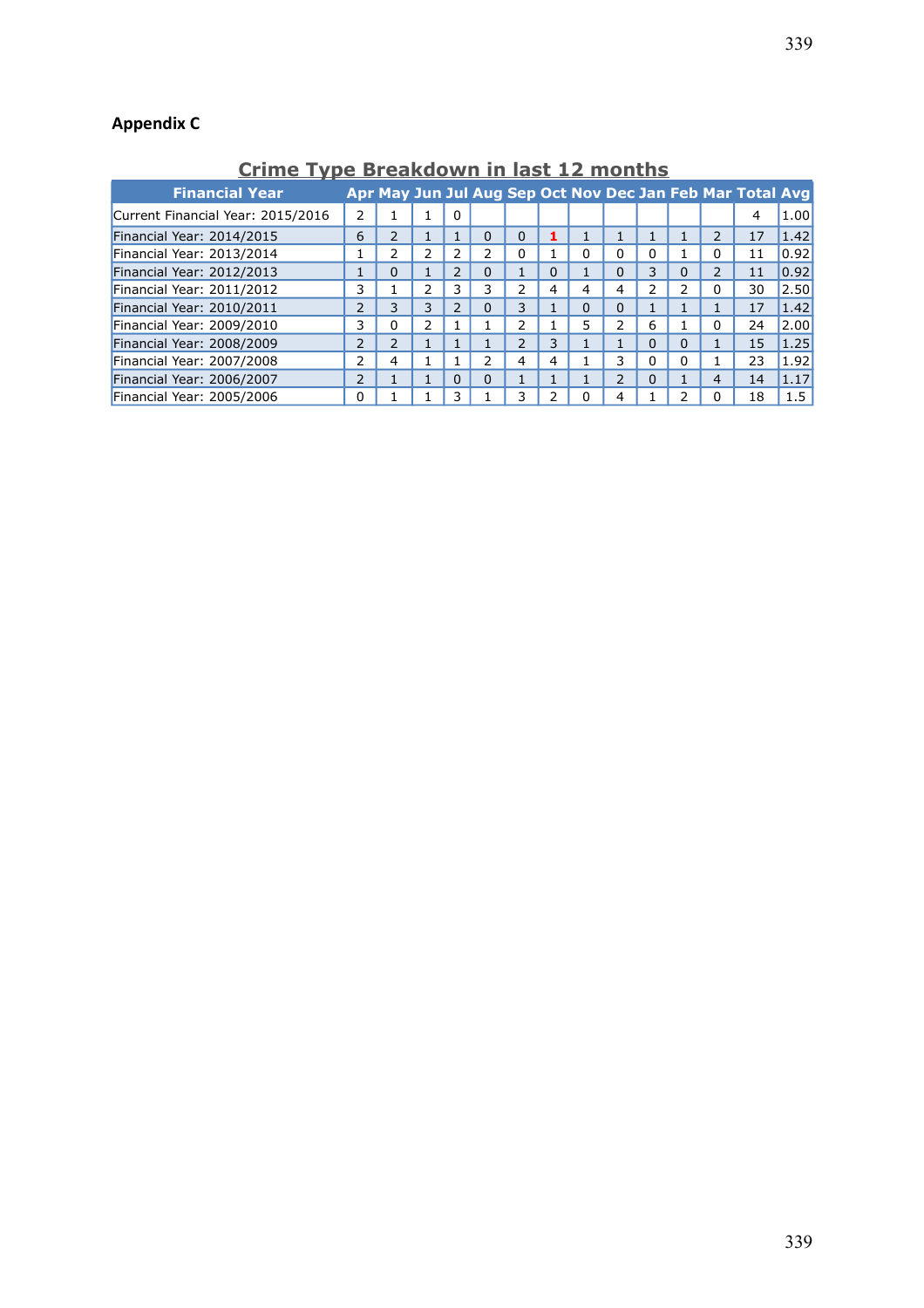## **WRESTLINGWORTH & COCKAYNE HATLEY PARISH COUNCIL FINANCIAL STATEMENT AT 31 JULY 2015**  $\overline{1}$   $\overline{1}$

|                                   |                 |                 |                   |               | <u> 2013/1</u> |
|-----------------------------------|-----------------|-----------------|-------------------|---------------|----------------|
|                                   | <u>2015/16</u>  |                 |                   | 2014/15       | $\overline{4}$ |
|                                   | Year to<br>date | <b>Variance</b> | <b>Budge</b><br>t | <b>Actual</b> | <b>Actual</b>  |
| Income                            |                 |                 |                   |               |                |
| Precept                           | 18944           | 56              | 19000             | 19000         | 21122          |
| Interest                          | 11              | 9               | 20                | 28            | 26             |
| <b>Grass Cutting Contribution</b> | $\mathbf 0$     | 352             | 352               | 353           | 352            |
| VAT refund                        | 495             | 505             | 1000              | 1889          | 581            |
| Total Income                      | 19450           | 922             | 20372             | 21270         | 22081          |
| <b>Expenses</b>                   |                 |                 |                   |               |                |
| Grass and Hedge cutting           | 3703            | 1797            | 5500              | 5354          | 3468           |
| Grants (see below)                |                 | 2000            | 2000              | 750           | 3350           |
| Clerk's salary                    | 1280            | 2950            | 4230              | 3151          | 2463           |
| Clerk's expenses                  | 174             | 151             | 325               | 312           | 288            |
| Lighting - electricity            | 401             | 1019            | 1420              | 1023          | 1023           |
| Lighting - maintenance            | 64              | 336             | 400               | 269           | 258            |
| <b>General Maintenance</b>        | 181             | $-81$           | 100               | 42            |                |
| <b>Churchyard Maintenance</b>     | 181             | 1819            | 2000              | 1063          |                |
| <b>Church Clock Maintenance</b>   |                 | 280             | 280               | 266           | 259            |
| <b>Playground Maintenance</b>     | 114             | 9886            | 10000             | 114           | 114            |
| <b>Brook Maintenance Fund</b>     |                 | 10000           | 10000             |               |                |
| Notice Board                      |                 | 0               | 0                 | 2283          |                |
| <b>War Memorial</b>               |                 | 425             | 425               |               |                |
| Insurance                         | 719             | $-19$           | 700               | 697           | 1430           |
| Playing field lease               |                 | 360             | 360               |               | 1080           |
| Amenity Field lease               |                 | 120             | 120               | 240           |                |
| Allotment lease and set up        |                 | 2500            | 2500              |               |                |
| <b>Accountants fees</b>           | 120             | 150             | 270               | 281           | 120            |
| <b>Affiliation Fees</b>           | 159             | 141             | 300               | 270           | 258            |
| <b>British Legion</b>             |                 | 25              | 25                | 25            | 30             |
| <b>Memorial Hall Hire</b>         | 46              | 74              | 120               | 114           | 122            |
| Millenium Garden                  |                 | 100             | 100               | 18            |                |
| Parish Tidy Up                    | 456             | $-144$          | 312               | 312           | 312            |
| Neighbourhood Plan                | 52              | 1948            | 2000              | 246           |                |
| Defibrillator set up &maint.      |                 | 1500            | 1500              |               |                |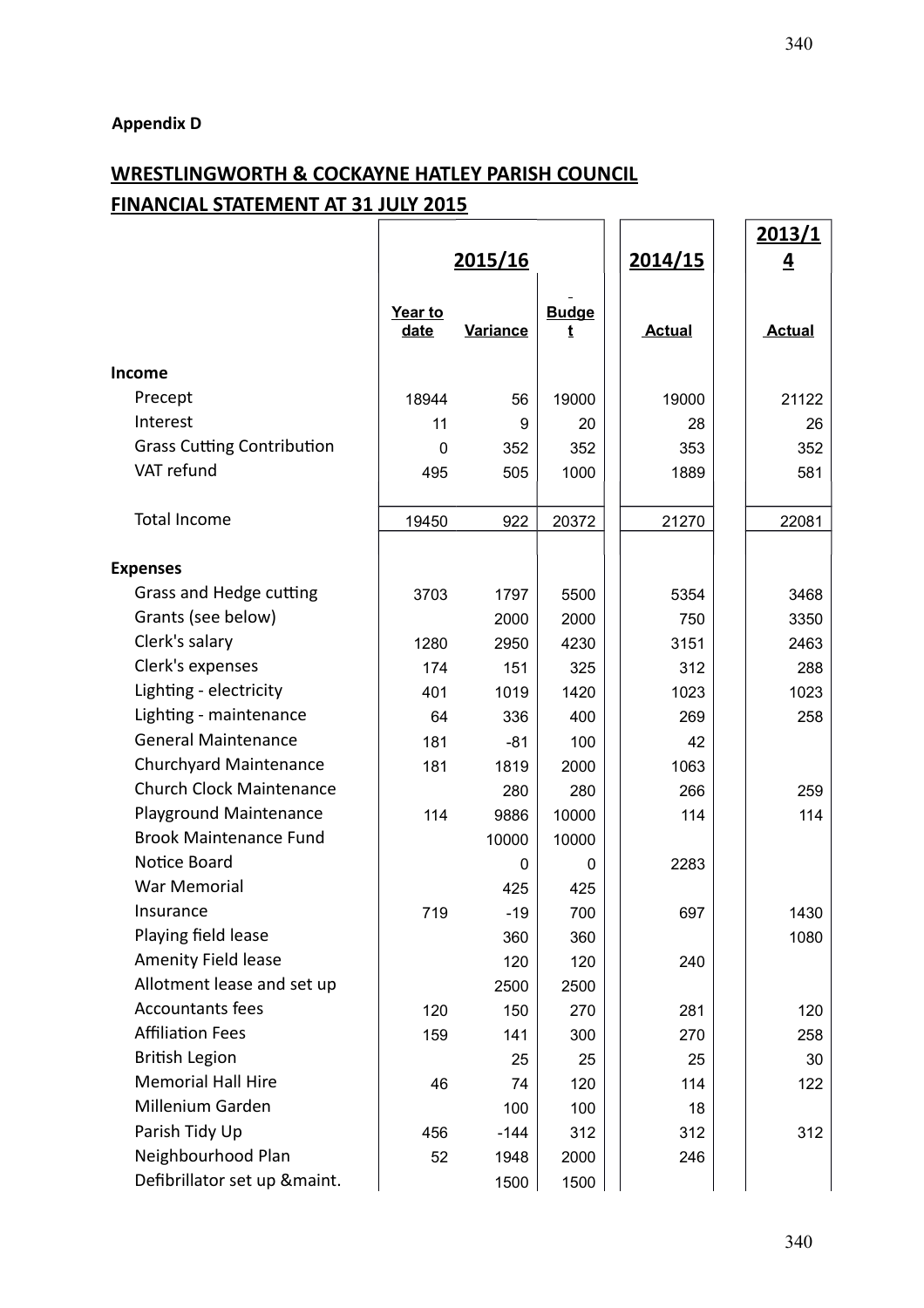| Election expenses                   | 65    | 310      | 375      |       |       |
|-------------------------------------|-------|----------|----------|-------|-------|
| Training expenses                   |       | 500      | 500      | 90    |       |
| Web site                            | 500   | 0        | 500      | 100   | 130   |
| <b>Total Expenses</b>               | 8215  | 38147    | 46362    | 17020 | 14705 |
| <b>Surplus</b>                      | 11235 | $-37225$ | $-25990$ | 4250  | 7376  |
|                                     |       |          |          |       |       |
| <b>RESERVES</b>                     |       |          |          |       |       |
| Bank brought forward                | 52541 |          | 52541    | 48291 | 40915 |
| (Deficit)/Surplus for period        | 11235 |          | -25990   | 4250  | 7376  |
| Bank carried forward                | 63776 |          | 26551    | 52541 | 48291 |
|                                     |       |          |          |       |       |
| <b>GRANTS PAID IN YEAR</b>          |       |          |          |       |       |
| Village Link                        |       |          | 150      | 150   | 600   |
| Wrestlingworth Pre School/PTA       |       |          | 500      | 500   | 500   |
| <b>Wrestlingworth Memorial Hall</b> |       |          |          |       | 1000  |
| St Johns Church                     |       |          |          |       | 1000  |
| <b>St Peters Church</b>             |       |          |          |       |       |
| Potton Town Council re Gypsy site   |       |          |          |       | 150   |
| <b>Marias Ensemble</b>              |       |          |          | 100   | 100   |
| TBA                                 |       |          | 1350     |       |       |
|                                     | 0     |          | 2000     | 750   | 3350  |

#### **IMPORTANT NOTES**

1 aside It is not anticipated that the provision for the Brook will be spent this year but we need to put monies

The Playground budget is very provisional and grants will be

2 available

3 Grass cutting varies according to number of cuts and amount of hedgecutting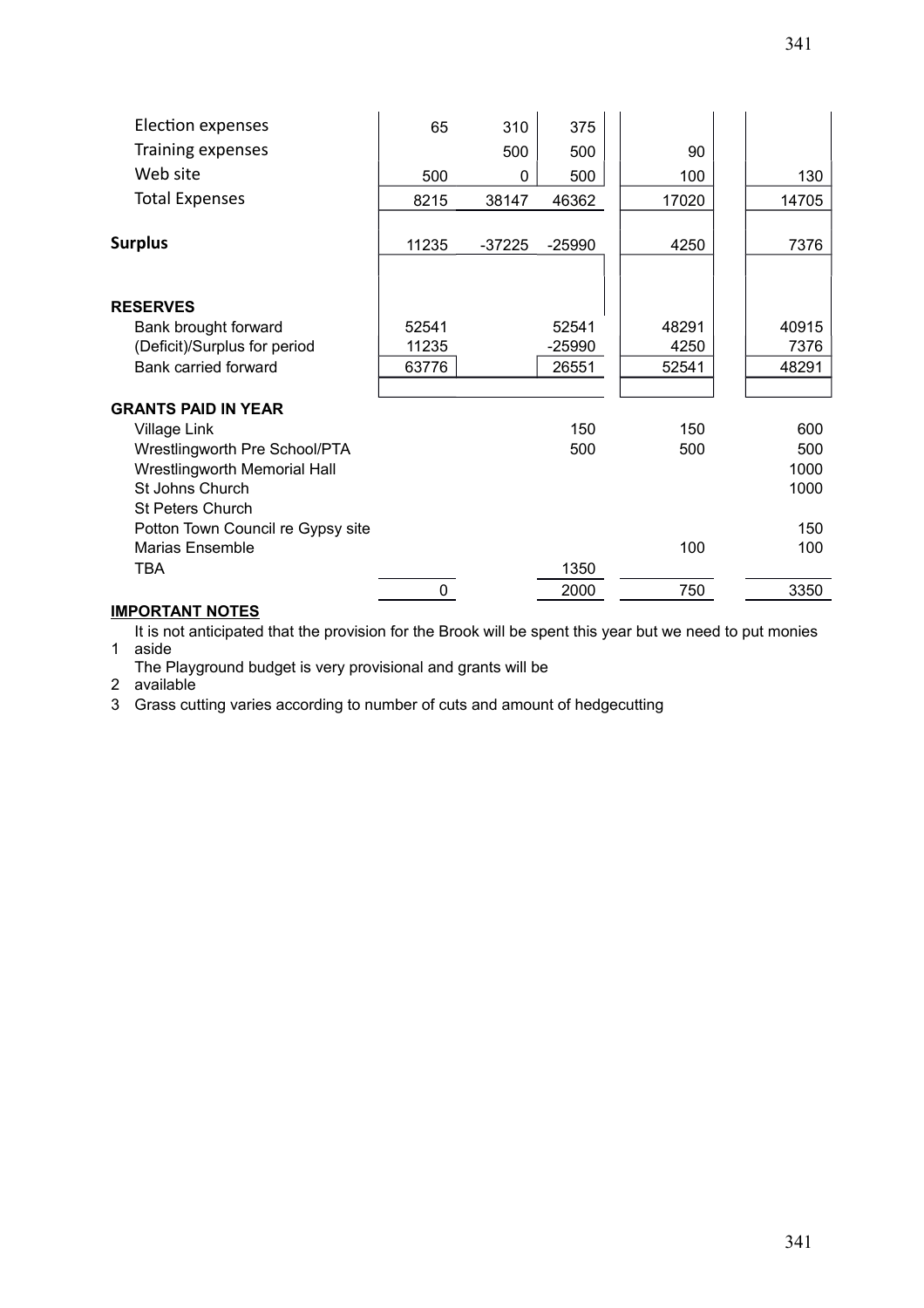# **Appendix E**

# **WRESTLINGWORTH & COCKAYNE HATLEY PARISH COUNCIL 2015/2016 BUDGET**

|                 |                                    | 2015/16 | 2014/15 | 2013/14 |
|-----------------|------------------------------------|---------|---------|---------|
|                 |                                    |         |         |         |
|                 |                                    |         |         |         |
|                 |                                    |         |         |         |
| Income          |                                    |         |         |         |
|                 | Precept                            | 19000   | 19000   | 21122   |
|                 | Interest                           | 20      | 20      | 26      |
|                 | <b>Grass Cutting Contribution</b>  | 352     | 352     | 352     |
|                 | VAT refund                         | 1000    | 1500    | 581     |
|                 | <b>Total Income</b>                | 20372   | 20872   | 22081   |
| <b>Expenses</b> |                                    |         |         |         |
|                 | Grass and Hedge cutting            | 5500    | 4500    | 3468    |
|                 | Grants (see below)                 | 2000    | 2100    | 3350    |
|                 | Clerk's salary                     | 4230    | 2500    | 2463    |
|                 | Clerk's expenses                   | 325     | 300     | 288     |
|                 | Lighting - electricity             | 1420    | 1200    | 1023    |
|                 | Lighting - maintenance             | 400     | 280     | 258     |
|                 | <b>General Maintenance</b>         | 100     | 100     |         |
|                 | <b>Churchyard Maintenance</b>      | 2000    | 2000    |         |
|                 | <b>Church Clock Maintenance</b>    | 280     | 280     | 259     |
|                 | Playground Maintenance             | 10000   | 114     | 114     |
|                 | <b>Brook Maintenance Fund</b>      | 10000   | 0       |         |
|                 | Notice Board                       | 0       | 2283    |         |
|                 | War Memorial                       | 425     | 0       |         |
|                 | Insurance                          | 700     | 697     | 1430    |
|                 | Playing field lease                | 360     | 0       | 1080    |
|                 | Amenity Field lease                | 120     | 0       |         |
|                 | Allotment lease and set up         | 2500    | 0       |         |
|                 | <b>Accountants fees</b>            | 270     | 281     | 120     |
|                 | <b>Affiliation Fees</b>            | 300     | 300     | 258     |
|                 | <b>British Legion</b>              | 25      | 25      | 30      |
|                 | <b>Memorial Hall Hire</b>          | 120     | 120     | 122     |
|                 | Millenium Garden                   | 100     | 100     |         |
|                 | Parish Tidy Up                     | 312     | 312     | 312     |
|                 | Neighbourhood Plan                 | 2000    | 150     |         |
|                 | Defibrillator set up & maintenance | 1500    | 0       |         |
|                 | Election expenses                  | 375     | 0       |         |